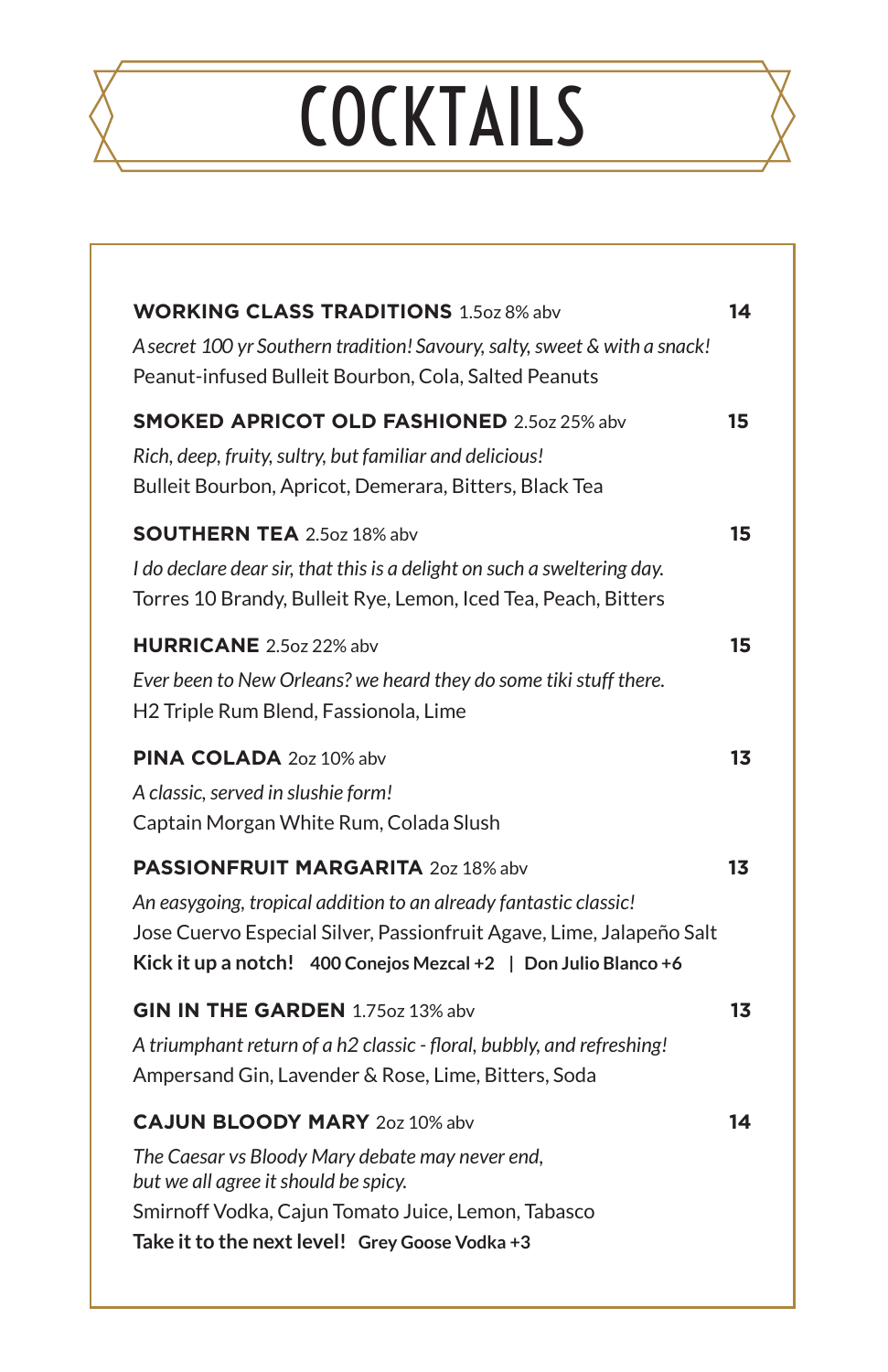# COCKTAILS

## SPIRIT–FREE

| <b>TROPICAL CYCLONE 0% abv</b><br>Wandering down Bourbon St. can still be fun with a party drink in hand!<br>Fassionola, Orange, Lime, Soda | 9 |
|---------------------------------------------------------------------------------------------------------------------------------------------|---|
| <b>SPRITZ IN THE GARDEN 0% abv</b><br>Floral & bubbly, what more can you ask for?<br>Lavender & Rose, Lime, Tonic                           | 9 |
| <b>SPIRIT-FREE PINA COLADA 0% abv</b><br>Coconut & pineapple still sound fun without the rum!<br>Colada Slush                               | 9 |
| <b>VIRGIN MARY 0% aby</b><br>At this point, isn't it just tomato soup?<br>Cajun Tomato Juice, Lemon, Spices, Tabasco, Jalapeño Salt         | 9 |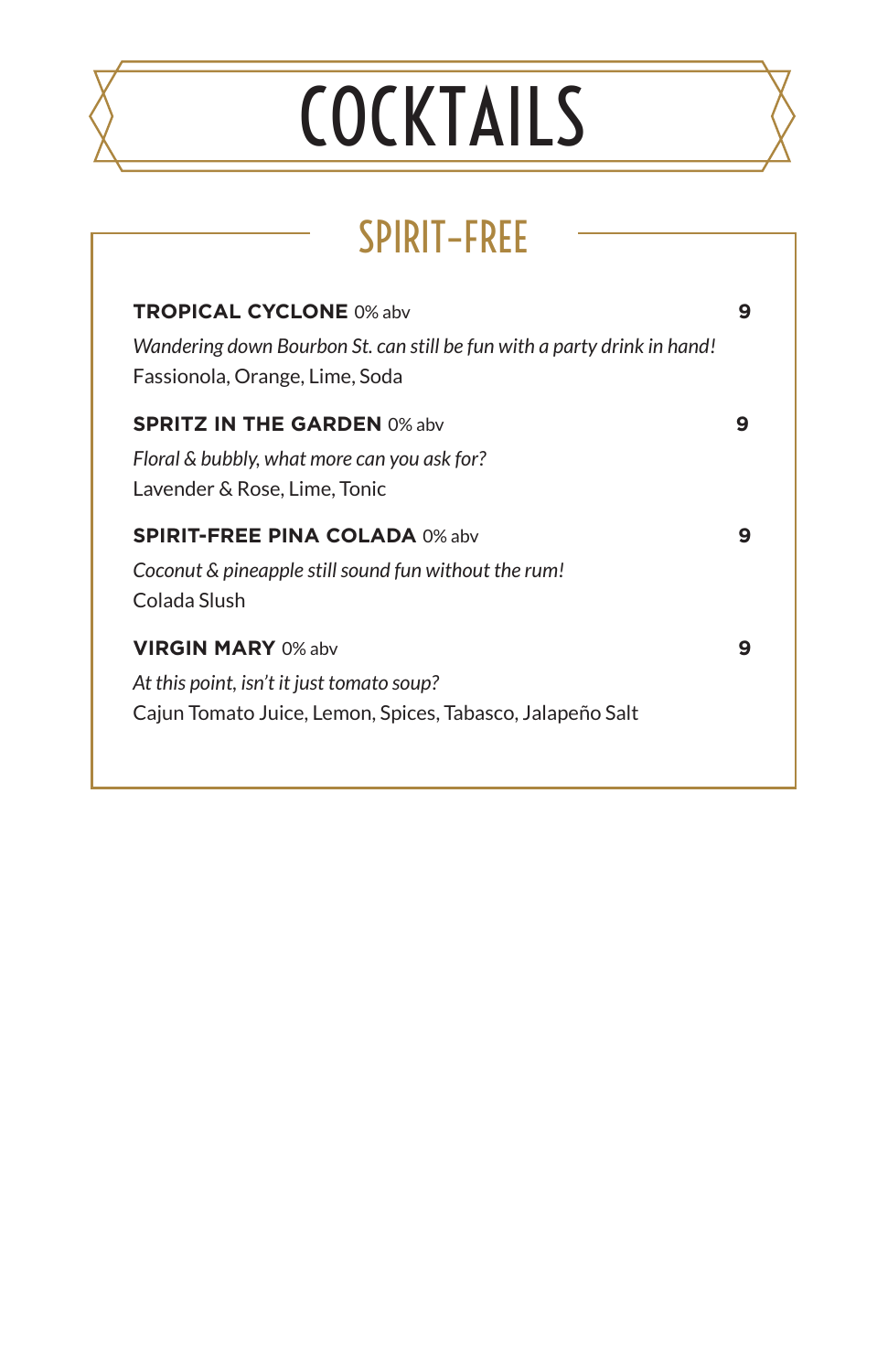# BEER & CIDER

## DRAUGHT

|                                                          | 14oz   20oz |
|----------------------------------------------------------|-------------|
| <b>PARALLEL 49   CRAFT LAGER 5% abv</b>                  | 5 7         |
| <b>RED TRUCK</b>   BAJA LIGHT CERVEZA 4% abv             | 6 8         |
| MAIN ST.   KINGPIN PALE ALE 5.3% abv                     | 6 8         |
| <b>SHAKETOWN</b>   KVEIK WHEAT 4% abv                    | 6 8         |
| <b>HOUSE OF FUNK   BOOTSY FARMHOUSE IPA 6.7% abv</b>     | 7   9       |
| <b>VANCOUVER ISLAND</b>   BROKEN ISLANDS HAZY IPA 6% abv | 6 8         |
| <b>LE TROU DU DIABLE</b>   SOUR SAISON 6.5% abv          | 11   15     |
| <b>ROGUE</b>   MARIONBERRY SOUR 6.5% abv                 | 9 13        |
| <b>PHILLIPS</b>   DINO SOUR 4.2% abv                     | 6 8         |
| <b>ROGUE</b>   MARIONBERRY SOUR 6.5% abv                 | 9 13        |
| <b>OLD YALE</b>   HIMALAYAN SALTED CARAMEL PORTER 6% abv | 6 8         |
| <b>PERSEPHONE</b>   NITRO STOUT 4.5% abv                 | 6 8         |
| <b>ORCHARD HILL</b>   APPLE CIDER 7% abv                 | 6   9       |

## CANS & BOTTLES

| <b>MAIN ST. BREWING X WESTIN BAYSHORE</b>   PILSNER 473ml 5% abv 8 |   |
|--------------------------------------------------------------------|---|
| MILLER   HIGH LIFE 355ml 4.6% abv                                  |   |
| <b>PARALLEL 49   PEACH BOD SPARKLING ALE 473ml 5% abv</b>          | 8 |
| <b>MOODY ALES</b>   FLAMINGOSE GRAPEFRUIT GOSE 473ml 4.3% abv      | 8 |
| <b>COOPERS</b>   SPARKLING ALE 375ml 5.8% abv                      | 8 |
| BIRRA FLEA   ALBA BLONDE ALE 330ml 5.2% abv                        | 9 |
| BACKCOUNTRY   WIDOWMAKER IPA 473ml 6.75% abv                       | 9 |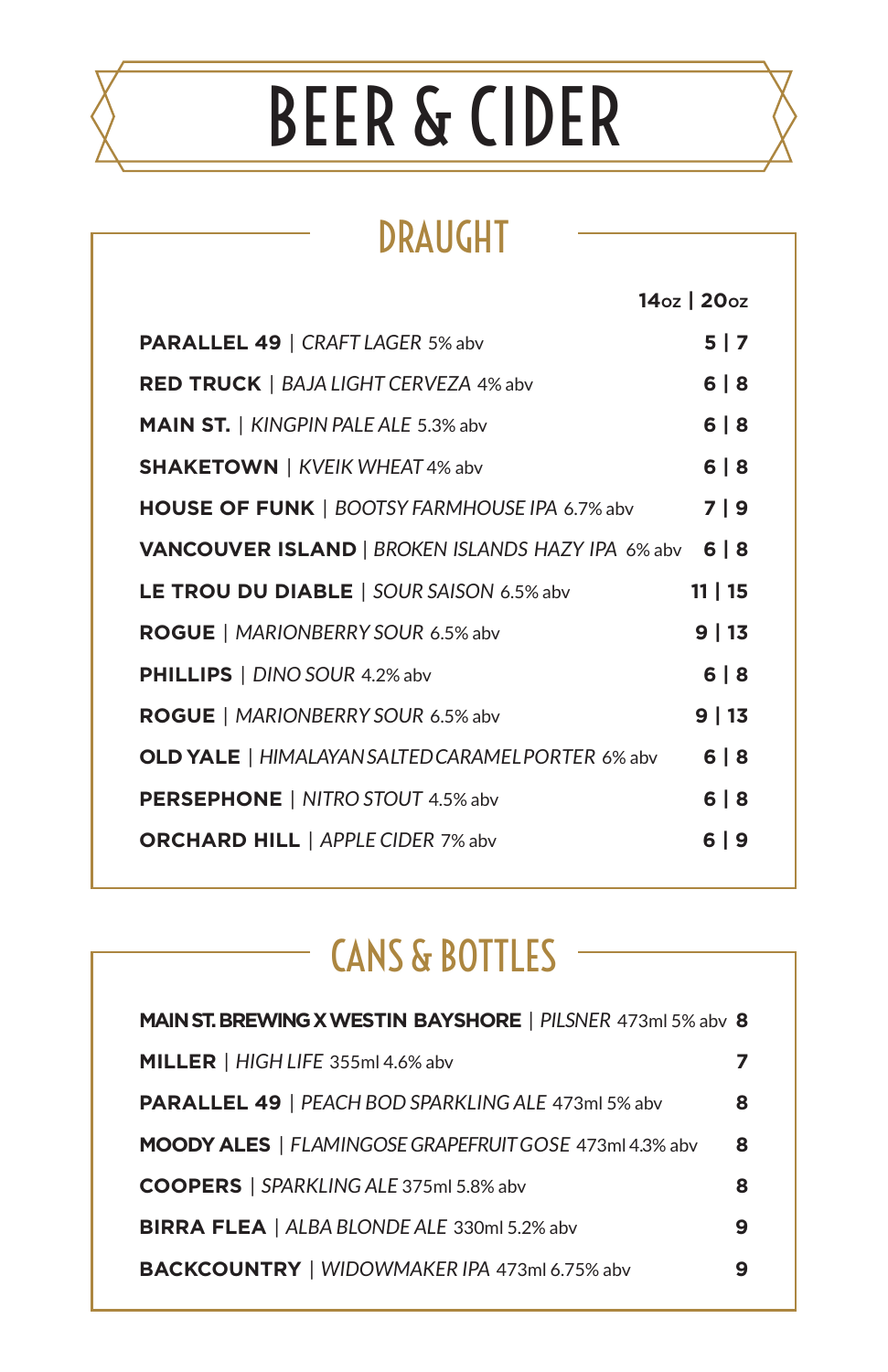# WINE

|  | <b>BY THE GLASS</b> |
|--|---------------------|
|  |                     |

| <b>BUBBLES</b>                                                                                                                                                                           | $5oz$   BTL          |
|------------------------------------------------------------------------------------------------------------------------------------------------------------------------------------------|----------------------|
| <b>CODORNIU 'ANNA' BLANC DE BLANCS   BRUT CAVA 11   55</b><br>Catalonia, Spain                                                                                                           |                      |
| WHITE & ROSÉ WINE                                                                                                                                                                        | 5oz   8oz   BTL      |
| SEVEN DIRECTIONS '20   CABERNET FRANC ROSÉ 12   18   60<br>Osoyoos, Canada                                                                                                               |                      |
| BABICH '21 BLACK LABEL   SAUVIGNON BLANC 12   18   60<br>Marlborough, New Zealand                                                                                                        |                      |
| <b>AVERILL CREEK '20   PINOT GRIGIO</b><br>Cowichan Valley, Canada                                                                                                                       | 11   16   55         |
| <b>BARTIER BROS '19   CHARDONNAY</b><br>Oliver, Canada                                                                                                                                   | 12   18   60         |
| <b>RED WINE</b>                                                                                                                                                                          | 5oz   8oz   25oz     |
|                                                                                                                                                                                          |                      |
|                                                                                                                                                                                          |                      |
| FAIRVIEW CELLARS '20 CROOKED POST   PINOT NOIR 14   21   70<br>Oliver, Canada (ON TAP)<br><b>GARDEN OF GRANITE '19   CABERNET SAUVIGNON 11   16   55</b><br>Maule Valley, Chile (ON TAP) |                      |
| <b>GARDEN OF GRANITE '19   ORGANIC MALBEC</b><br>Uco Valley, Argentina (ON TAP)                                                                                                          | $12 \mid 18 \mid 60$ |
| SCARPETTA '20 FRICO ROSSO   SANGIOVESE+ 13   19   65<br>Tuscany, Italy (ON TAP)                                                                                                          |                      |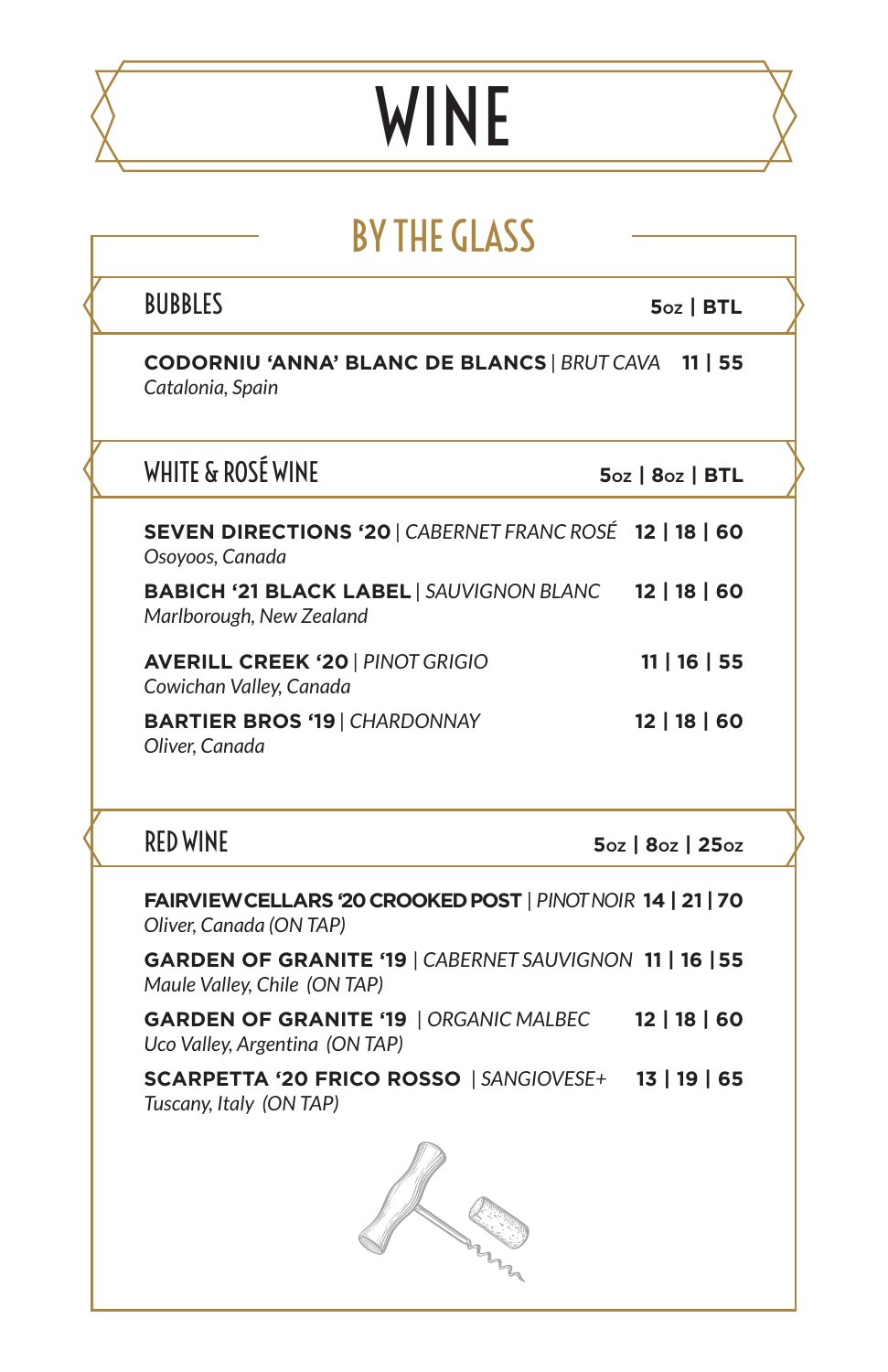## ALL WINE \$45!

## SPARKLING & WHITE WINE BY THE BOTTLE

### SPARKI ING WINF

#### **NELLA MOSCATO SPUMANTE**

**PIEDMONT, ITALY** *Ripe lychee & peach, a hint of sweetness. Perfect at brunch or any time of day.* 

#### **MIONETTO PROSECCO TREVISO BRUT**

**VALDOBBIADENE, ITALY** *Iconic & bright, easy drinking no matter the weather.* 

### WHITE WINE

#### **BR COHN SILVER LABEL, CHARDONNAY '16**

**SONOMA, USA** *Lush green melon & apricot, smooth & buttery. Bring on the oak!* 

#### **NUGAN 3RD GENERATION, CHARDONNAY '19**

**RIVERINA, AUSTRALIA** *Sunshine in a glass, zesty & tropical fruit. Couldn't we all use a little sunshine?*

#### **PERLAGE, PINOT GRIGIO DELLE VENZIE IGT '20**

**VENETO, ITALY** *It's Italian pinot grigio, do you need anything more? Dry & friendly.*

#### **BOUTARI KRETIKOS '20**

**CRETE, GREECE** *The pearl of Crete, aromatic & peachy.* 

#### **GRUEN, RIESLING '20**

**RHEINGAU, GERMANY**

*Cool & refined, revealing subtle tropical notes. Reminds us of partying with German backpackers.*

#### **CAMPOMACCIONE VERMENTINO MAREMMA '20**

**MAREMMA, ITALY** *Don't worry we also had to google how to pronounce this wine. A Tuscan treasure, floral & fresh with hints of almond.*

#### **BEES-KNEES, CHENIN-VIOGNIER '21**

**WESTERN CAPE, SOUTH AFRICA** *Whipped cream & pineapple, but buzzingly bright…. Dare we say pineapple Dole Whip?!*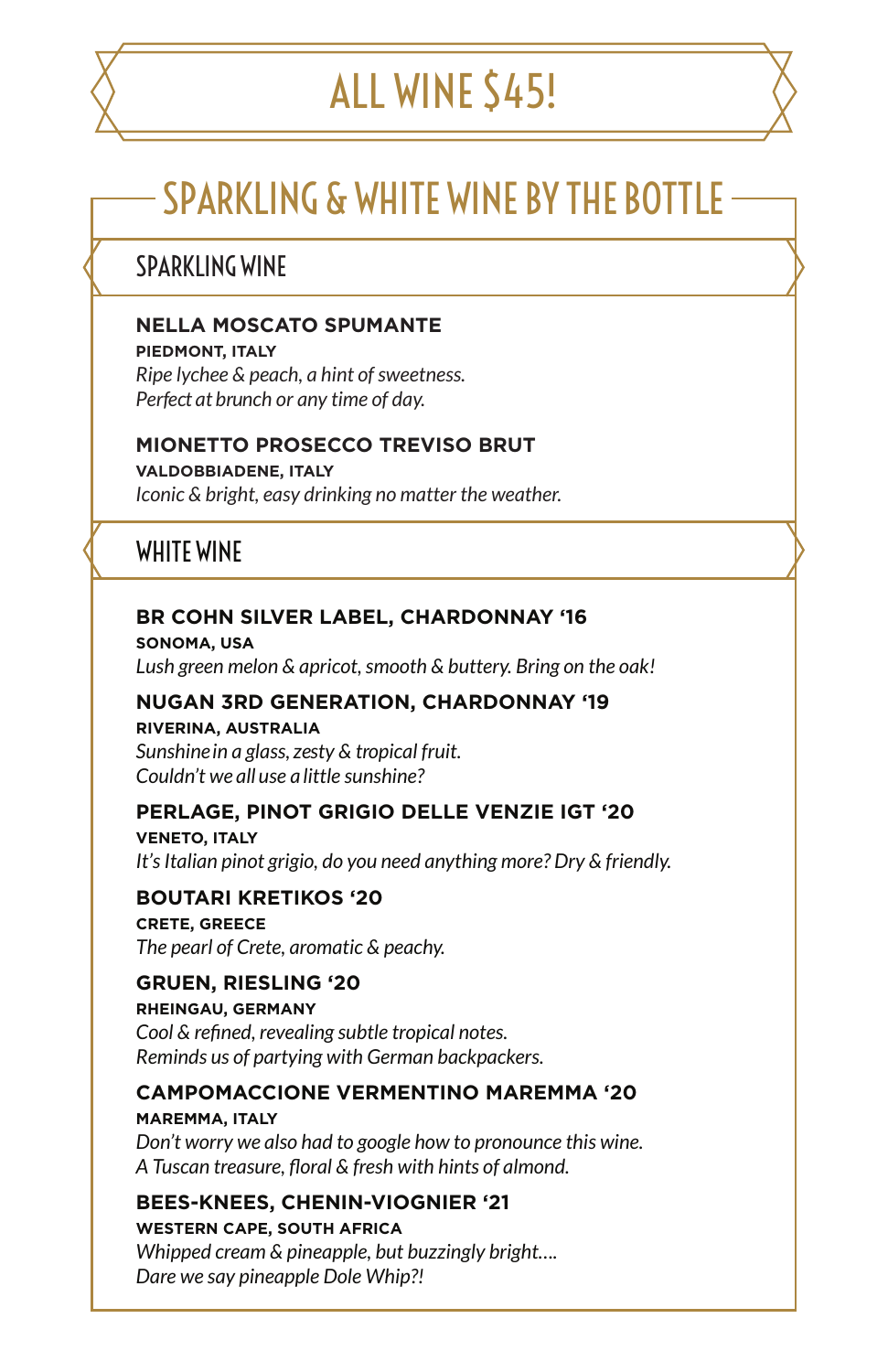## ALL WINE \$45!

## ROSÉ & RED WINE BY THE BOTTLE

### ROSÉ WINE

**L'ORANGERIE '21, LANGUEDOC, FRANCE** *Delicate, rose petals trails to a bed of strawberries.* 

**SPINELLI TRATTURO ROSATO '20, SICILY, ITALY** *Rich & fruity, perfect for family dinners.* 

**CANTINA LAVIS SIMBOLI PINOT GRIGIO '20 | VENETO, ITALY** *Exciting & bright, orange blossom & strawberries.*

### RED WINE

**TERRA VIVA, SANGIOVESE '20, MARCHE IGT, ITALY** *Bright ruby, market spice & red berries.*

**LONGBARN, CABERNET SAUVIGNON '20, CALIFORNIA, USA** *The confident American, bold & expressive.* 

**D'ARENBERG, STUMP JUMP GSM '18, MCLAREN VALE, AUSTRALIA** *Plump & earthy with ripe plums, liquorice & Aussie charm.*

**PEBBLE LANE, PINOT NOIR '18, MARLBOROUGH, NEW ZEALAND** *Silken sheets wrapped around a scarlet bouquet.* 

**CAVALO NEGRO, TINTO '18, TEJO, PORTUGAL** *Brazen & bold, tanned hide & blackcurrant.* 

**TERRITORIO, MALBEC '20, SALTA, ARGENTINA** *Harvested 1700m above sea level (that's high), racy black plum.*

**STEMMARI, NERO D'AVOLA '20, SICILY, ITALY** *Deeply coloured, woodland strawberries & spice.* 

**ALVAREZ DE TOLEDO, MENCIA '18, BIERZO, SPAIN** *Intense yet inviting, like that friend really into D&D who wants you to play. Soft red fruits & tobacco.* 

**MONTEPULCIANO D'ABRUZZO '19, ABRUZZO, ITALY** *Red plum balanced with black olives & oregano.* 

**BOSIO, BARBERA D'ASTI '19, PIEDMONT, ITALY** *Classic & balanced, cherry cola with anise.*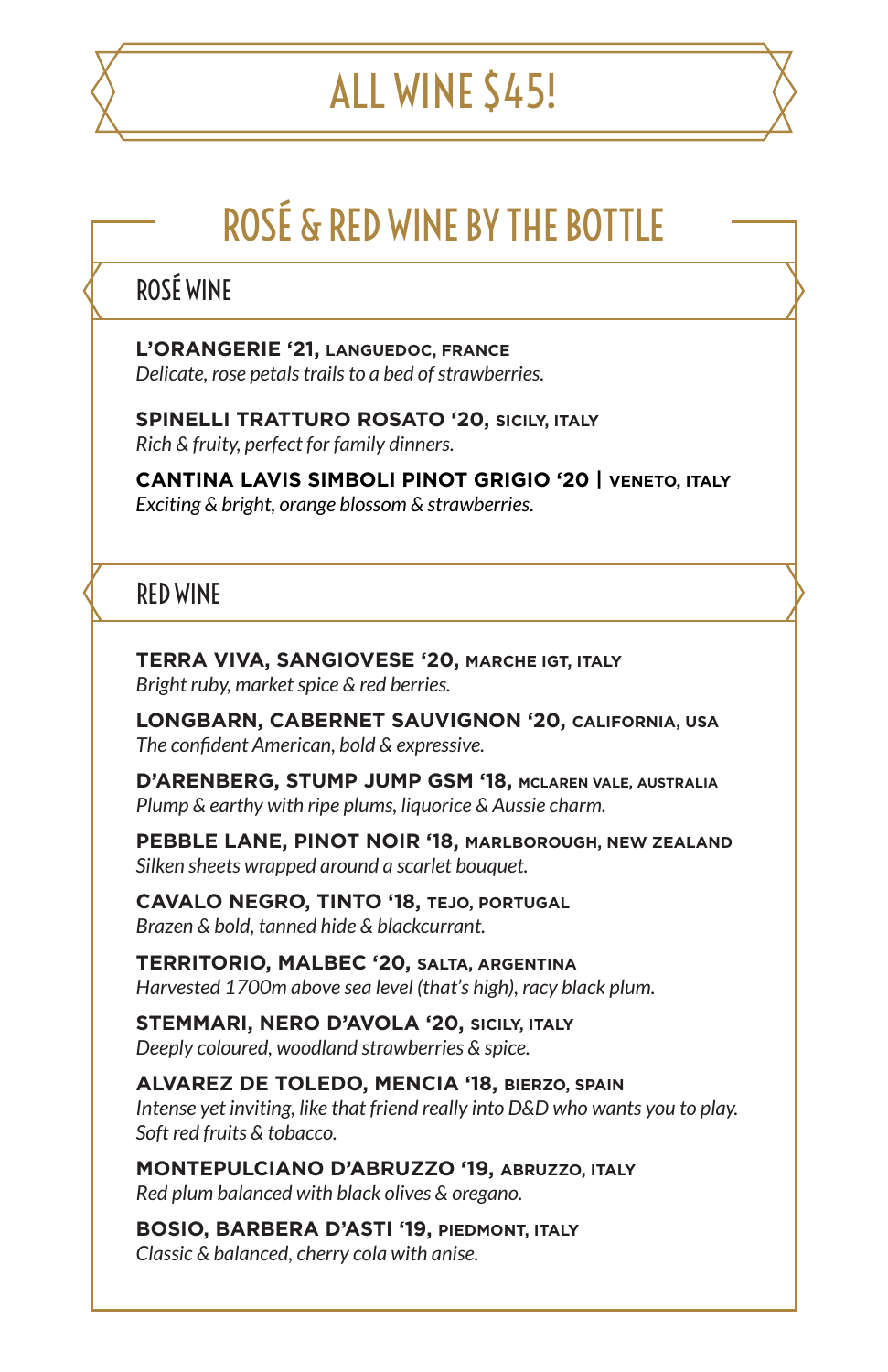## HAPPY HOUR 4 - 6 PM

## DRINKS

#### **JUST GIVE ME A GLASS OF WHITE OR RED WINE 50Z 6 | BTL 30**

**GIN IN THE GARDEN** 1.75oz 13% abv **8** Tanqueray Gin, Lavender & Rose, Lime, Bitters, Soda

**PASSIONFRUIT MARGARITA** 2oz 18% abv **8** Jose Cuervo Especial Silver, Passionfruit Agave, Lime, Jalapeño Salt

### **\$4 BEERS!**

**PARALLEL 49 LAGER** 14oz 5% abv

**RED TRUCK BAJA LIGHT CERVEZA** 14oz 4% abv

**MAIN ST. KING PIN PALE ALE** 14oz 5.3% abv

**PHILIPS DINO SOUR** 14oz 4.2% abv

**VANCOUVER ISLAND HAZY IPA** 14oz 6% abv

## FOOD

| A KAYLIN + HOBBS PICKLE<br>Sometimes you just need a pickle | 1 |
|-------------------------------------------------------------|---|
| <b>TORTILLA CHIPS &amp; GUACAMOLE</b>                       | 5 |
| <b>ZUCCHINI STICKS &amp; RANCH DIP</b>                      | 5 |
| <b>FRIES &amp; GRAVY</b>                                    | 6 |
| YAM FRIES & CHIPOTLE DIP                                    | 5 |
| <b>CORN DOGS &amp; KETCHUP</b>                              | 5 |
| <b>PULLED PORK SLIDER</b>                                   | 7 |
| <b>MAC &amp; CHEESE</b>                                     | 7 |
|                                                             |   |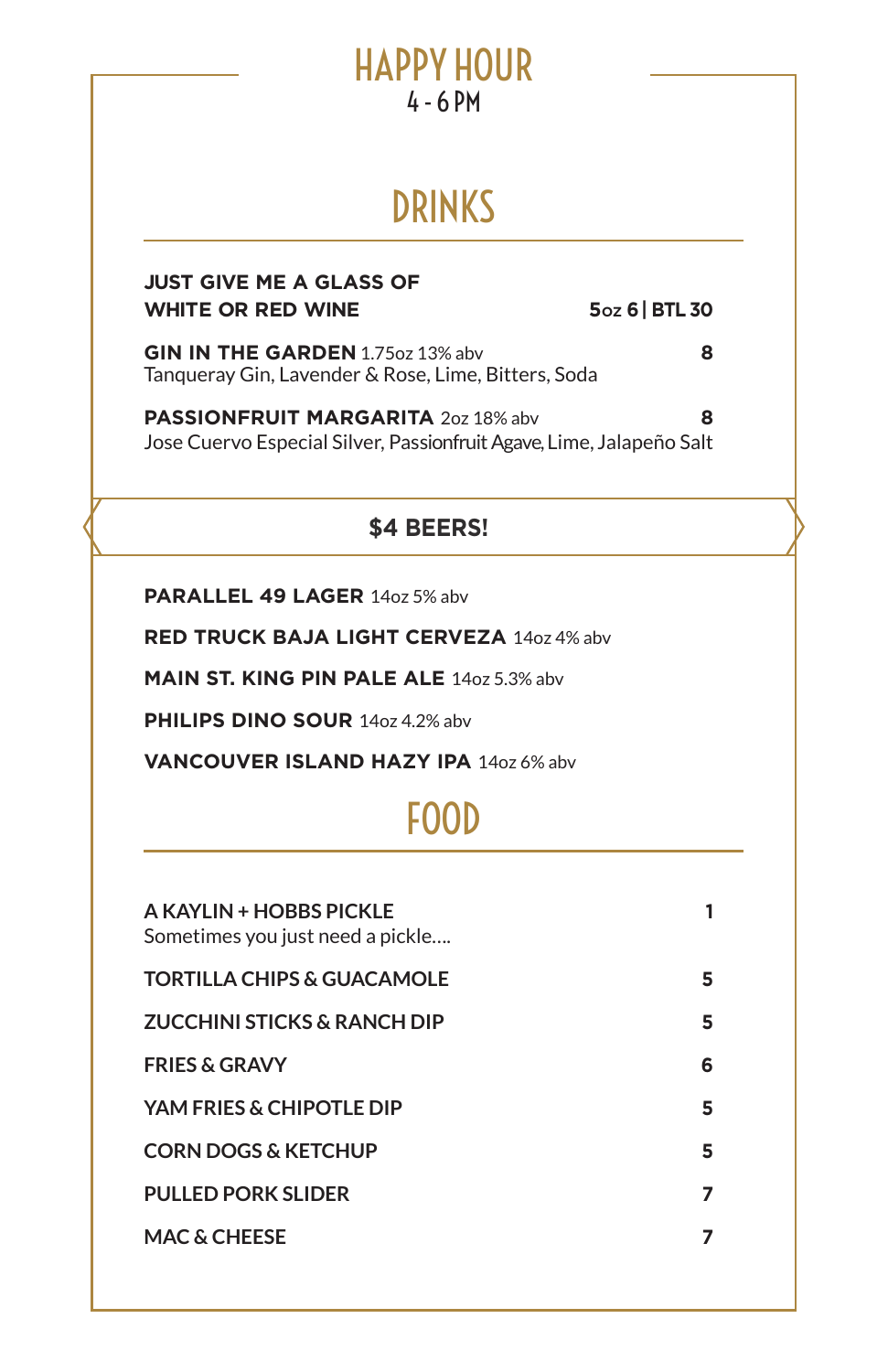# **DESSERTS**

| <b>THE S'MORE SKILLET</b>                                                       | 11 |
|---------------------------------------------------------------------------------|----|
| Graham Crackers, Chocolate Sauce, Chocolate Chunks<br><b>Toasty Marshmallow</b> |    |
| <b>PEACH COBBLER</b>                                                            | 11 |
| Okanagan Peaches, Vanilla Ice Cream                                             |    |
| <b>MAPLE ROASTED PECAN PIE</b>                                                  | 11 |
| Warm Bourbon Sauce, Whipped Cream                                               |    |
| <b>LEMON MERINGUE PIE</b>                                                       | 11 |
| Sweet Lemon Curd, Toasted Meringue                                              |    |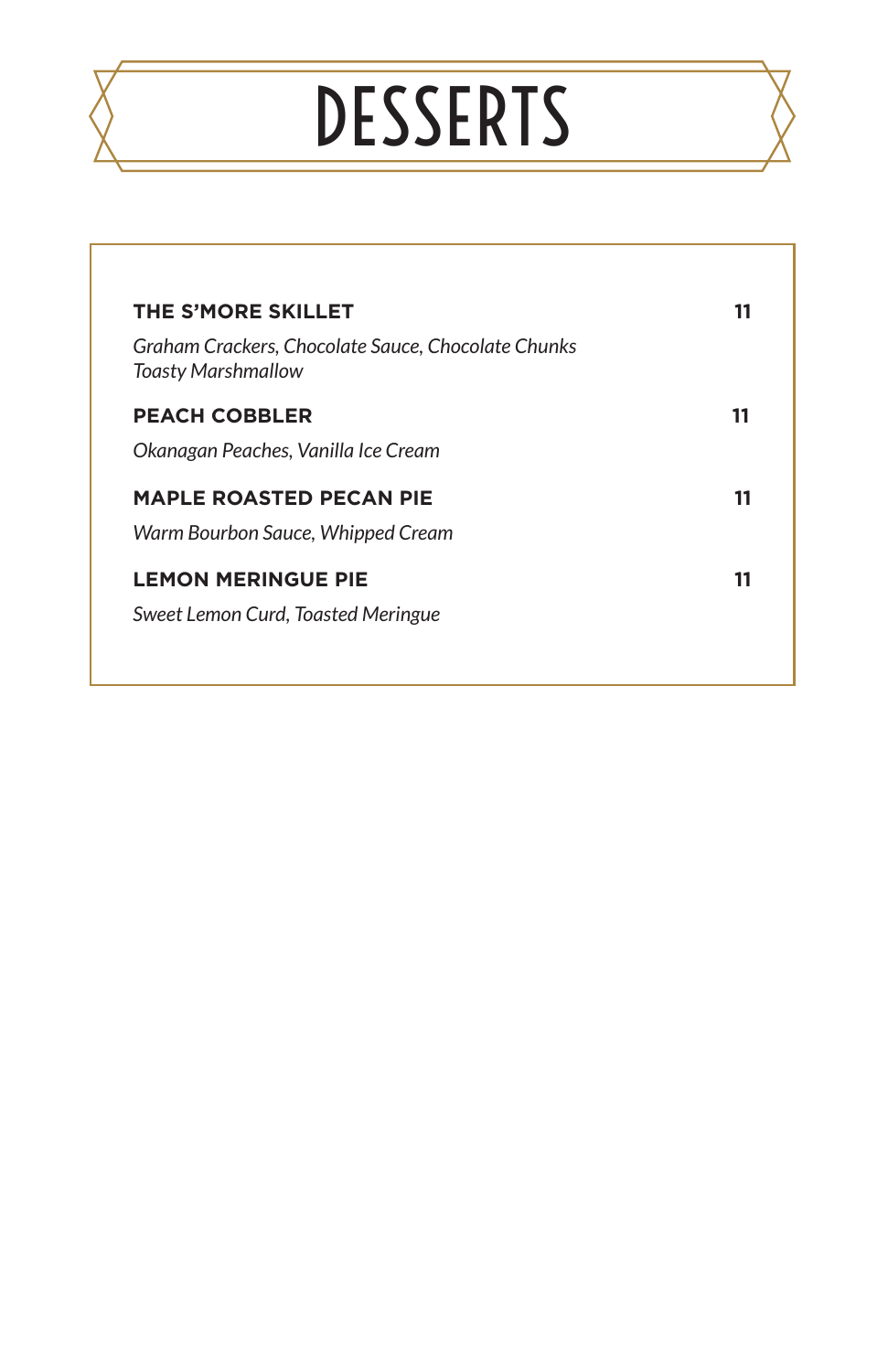# THEY'VE GOT WHAT ON BACK BAR?!

| <b>TEQUILA &amp; MEZCAL</b> |
|-----------------------------|
|-----------------------------|

| <b>BLANCO</b>                        | $1oz \mid 2oz$ |
|--------------------------------------|----------------|
| JOSE CUERVO, ESPECIAL SILVER 40% abv | 6 9            |
| <b>DON JULIO 40% abv</b>             | 12 18          |
| <b>SANTANERA</b> 40% abv             | 16   24        |
| <b>SIEMPRE PLATA 40% abv</b>         | 14   21        |
| <b>REPOSADO</b>                      | $10z$   $20z$  |
| <b>CASAMIGOS 40% abv</b>             | 16   24        |
| <b>CLASE AZUL 40% abv</b>            | 38   57        |
| DON JULIO 40% abv                    | 15   22        |
| <b>EL TEQUILEÑO 40% abv</b>          | 8 12           |
| <b>HERRADURA 40% abv</b>             | 13   20        |
| LA GRITONA 40% abv                   | 14   21        |
| <b>AÑEJO</b>                         | $10z$   $20z$  |
| <b>DON JULIO, 1942</b> 40% abv       | 34   51        |
| <b>SANTANERA</b> 40% abv             | 26 39          |
| EXTRA AÑEJO                          | $10z$   $20z$  |
| <b>ADICTIVO</b> 40% abv              | 24   36        |
| GRAND MAYAN, ULTRA AGED 40% abv      | 22 33          |
| MEZCAL                               | $10z$   $20z$  |
| 400 CONEJOS, ESPADIN 40% abv         | 8 12           |
| <b>CASAMIGOS, ESPADIN 40% abv</b>    | 16   24        |
| <b>CLASE AZUL, CENIZO 40% abv</b>    | 44   66        |
| MADRE, CUISHE & ESPADIN 45% abv      | 14   21        |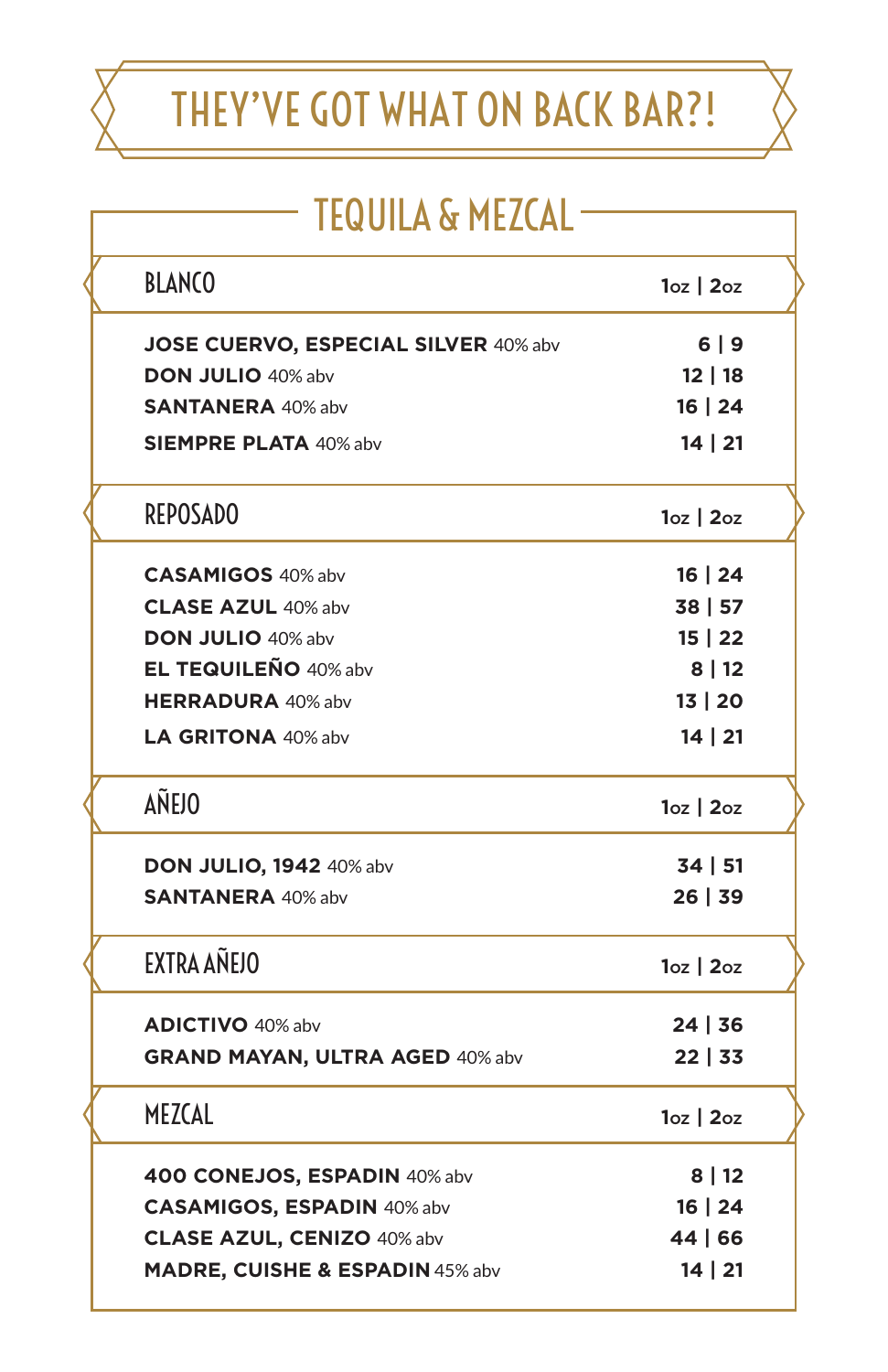## WHISK(E)Y —

<sup>-</sup>

| <b>BOURBON</b>                                                              | $1oz$   2 $oz$ |
|-----------------------------------------------------------------------------|----------------|
| <b>BASIL HAYDEN'S 40% abv</b>                                               | 9 14           |
| <b>BLANTON'S, ORIGINAL 46.5% abv</b>                                        | 14 21          |
| BUFFALO TRACE, KENTUCKY STRAIGHT 40% abv 8   12                             |                |
| <b>BULLEIT</b> 45% abv                                                      | 69             |
| ELIJAH CRAIG, SMALL BATCH 47% abv                                           | 9 14           |
| <b>JACK DANIEL'S 40% abv</b>                                                | $6 9$          |
| JACK DANIEL'S, GENTLEMAN JACK 40% abv                                       | 8 12           |
| <b>KNOB CREEK, 9YR 50% abv</b>                                              | 10 15          |
| <b>MAKER'S MARK 45% aby</b>                                                 | 9   14         |
| MICHTER'S, US *1 UNBLENDED AMERICAN WHISKY 14   21<br>41.7% abv             |                |
| <b>OLD FORESTER 43% abv</b>                                                 | $6 9$          |
|                                                                             | 12 18          |
| <b>RABBIT HOLE, CAVEHILL 47.5% abv</b>                                      |                |
| <b>W.L. WELLER, C.Y.P.B.</b> 47.5% abv                                      | 12 18          |
| WOODFORD RESERVE, DISTILLERS SELECT 45.2% abv 9   14<br><b>AMERICAN RYE</b> | $1oz$   2 $oz$ |
|                                                                             |                |
| <b>BULLEIT</b> 45% abv                                                      | $6   9$        |
| <b>RITTENHOUSE 50% abv</b>                                                  | 9 14           |
| <b>WOODFORD RESERVE 45.2% abv</b>                                           | 8   12         |
| <b>CANADIAN WHISKY</b>                                                      | $1oz$   2 $oz$ |
| CANADIAN CLUB 42YR, CHRONICLES ISSUE NO.2 34   51<br>45% abv                |                |
| <b>CROWN ROYAL 40% abv</b>                                                  | 8   12         |
| <b>CROWN ROYAL, NORTHERN HARVEST RYE 45% abv</b>                            | 7   11         |
| J.P. WISER'S 18YR 40% abv                                                   | 16   24        |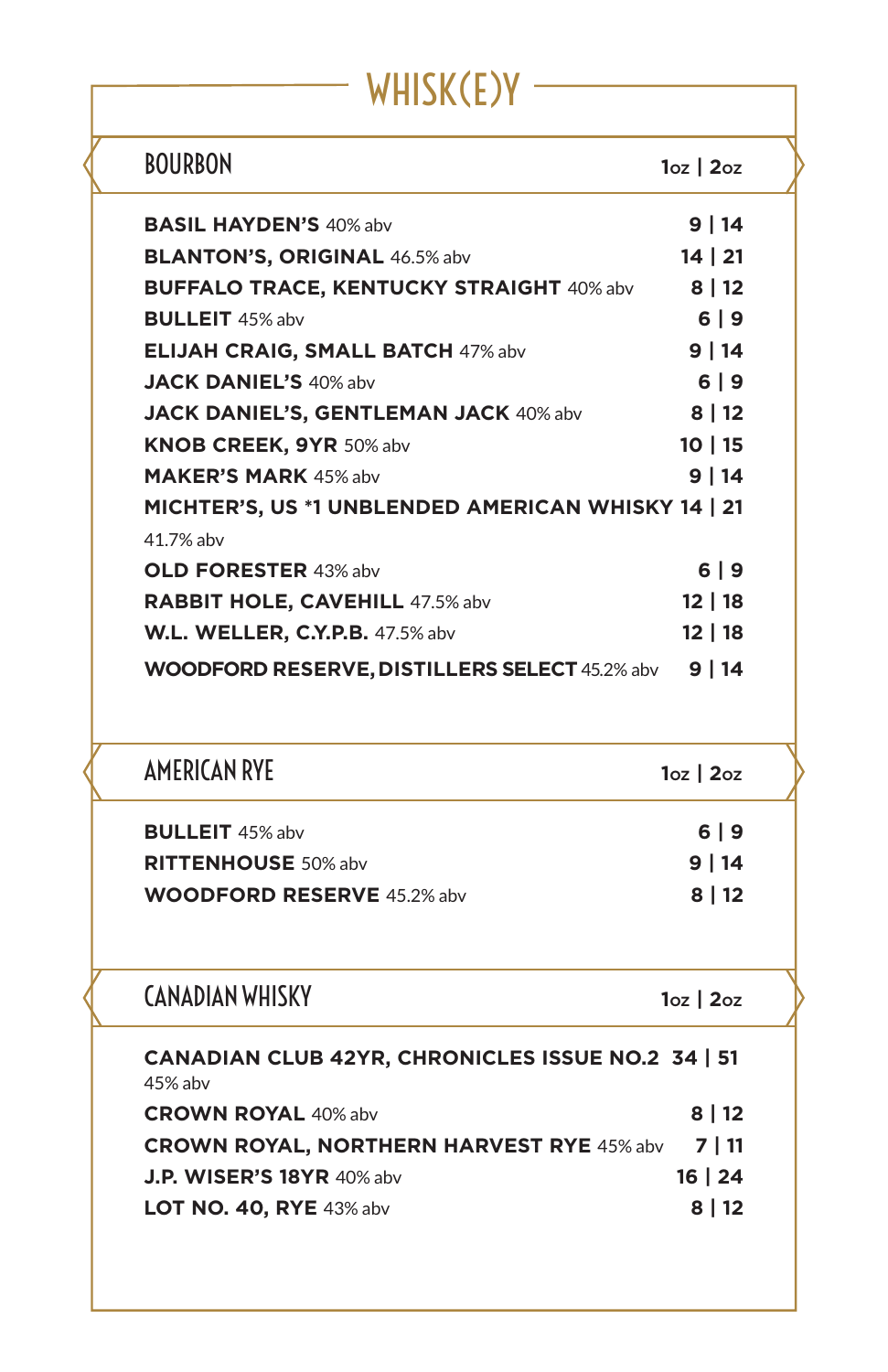| <b>IRISH WHISKEY</b>                                                                     | $1oz$   2 $oz$                                     |
|------------------------------------------------------------------------------------------|----------------------------------------------------|
| <b>JAMESON</b> 40% abv                                                                   | 7   11                                             |
| REDBREAST 12YR 40% abv                                                                   | 12 18                                              |
| <b>SCOTCH WHISKY</b>                                                                     | $10z$   $20z$                                      |
| <b>ABERLOUR, A'BUNADH, SPEYSIDE 59.6% abv</b>                                            | $18 \mid 27$                                       |
| <b>ARDBEG, UIGEADAIL, ISLAY 54.2% abv</b>                                                | 24 36                                              |
| <b>GLENMORANGIE 10YR, HIGHLAND 40% abv</b>                                               | 10 15                                              |
| <b>JOHNNIE WALKER, BLACK LABEL 40% abv</b>                                               | 9 14                                               |
| JOHNNIE WALKER, RED LABEL 40% abv                                                        | 6 9                                                |
| LAGAVULIN 8YR, ISLAY 48% abv                                                             | 13   20                                            |
| OBAN 14YR, HIGHLAND 43% abv                                                              | $18 \mid 27$                                       |
|                                                                                          | 10 15                                              |
| <b>THE GLENLIVET 12YR, SPEYSIDE 40% abv</b>                                              |                                                    |
| THE GLENLIVET 18YR, SPEYSIDE 40% abv<br>THE MACALLAN 12YR, DOUBLE CASK, SPEYSIDE 15   23 |                                                    |
| 43% abv                                                                                  |                                                    |
| <b>RUM</b><br>APPLETON ESTATE, SIGNATURE BLEND, JAMAICA                                  |                                                    |
| 40% abv<br>CAPTAIN MORGAN, SPICED, U.S. VIRGIN ISLANDS                                   |                                                    |
| 35% abv<br><b>CAPTAIN MORGAN, WHITE, U.S. VIRGIN ISLANDS</b>                             |                                                    |
| 40% abv<br>FLOR DE CAÑA 25YR, TRADICION ARTESANAL 26   39<br><b>NICARAGUA 40% abv</b>    | $22 \mid 33$<br>$10z$   $20z$<br>6 9<br>6 9<br>6 9 |
| <b>GOSLINGS, BLACK SEAL, BERMUDA 40% abv</b>                                             | 7   11                                             |